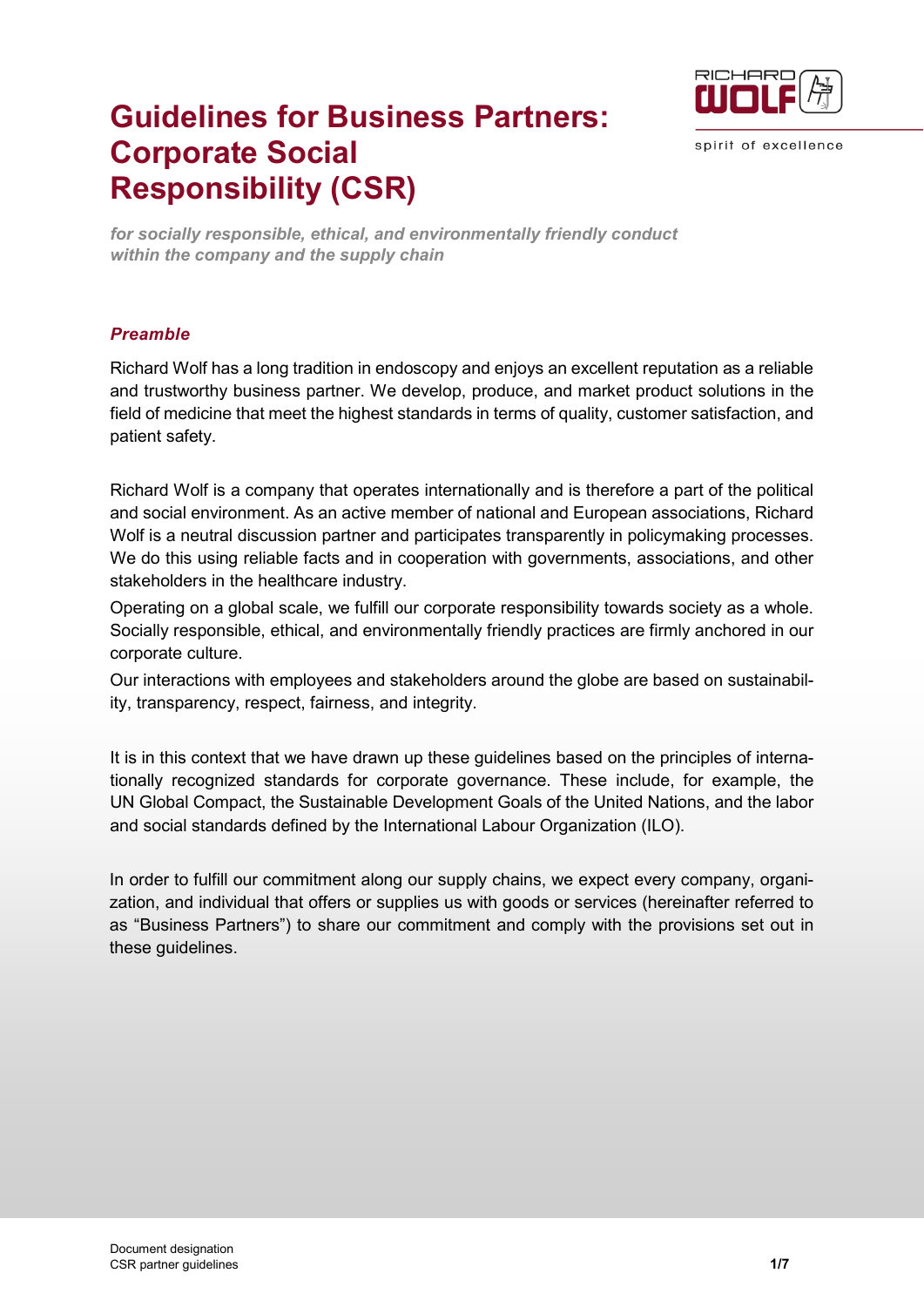

# **1. Putting people at the heart of our work – human and labor rights**

#### **1.1. Prohibition of physical, psychological, and sexual violence**

Our Business Partners do not tolerate any form of inhumane treatment, corporal punishment, insults, or threats, nor do they tolerate any attempts to deprive employees of their freedom of communication and movement within their organization or within their business partners' organizations. This includes any form of psychological pressure, physical, sexual, or verbal abuse, intimidation, and harassment.

#### **1.2. Human rights**

Our Business Partners respect the personal dignity, privacy, and human rights of each and every person, support internationally recognized human rights and do not tolerate any human rights violations.

#### **1.3. Prohibition of child labor, forced labor, and slavery**

Our Business Partners do not tolerate child, forced or punitive labor, slavery, or human trafficking, either in their organizations or in the organizations of their business partners.

#### **1.4. Equal opportunities**

Our Business Partners observe the basic principles of equal opportunity when selecting and promoting their employees. They do not discriminate against employees on the basis of age, physical or mental disability, ethnic origin, physical appearance, skin color, gender, pregnancy, sexual orientation, nationality, religion, marital or civil status, or on the basis of any other factors.

#### **1.5. Freedom of association and expression**

Our Business Partners respect employees' freedom of association within the framework of the applicable rights and laws. No preference or disadvantage shall be accorded to members of workers' organizations or trade unions.

#### **1.6. Fair working conditions**

Our Business Partners compensate their employees appropriately and ensure that they receive the national minimum wages stipulated by law. They also comply with the legal maximum working hours set for each country.

#### **1.7. Protecting the health and safety of employees**

Our Business Partners ensure compliance with the applicable health and safety labor laws, rules, and regulations in force and provide safe and healthy working conditions for their employees. In addition, they support the continuous enhancement of occupational health and safety measures and systems in place, and carry out workplace risk assessments. At the same time, they ensure that every employee observes all occupational health and safety regulations in their area of work.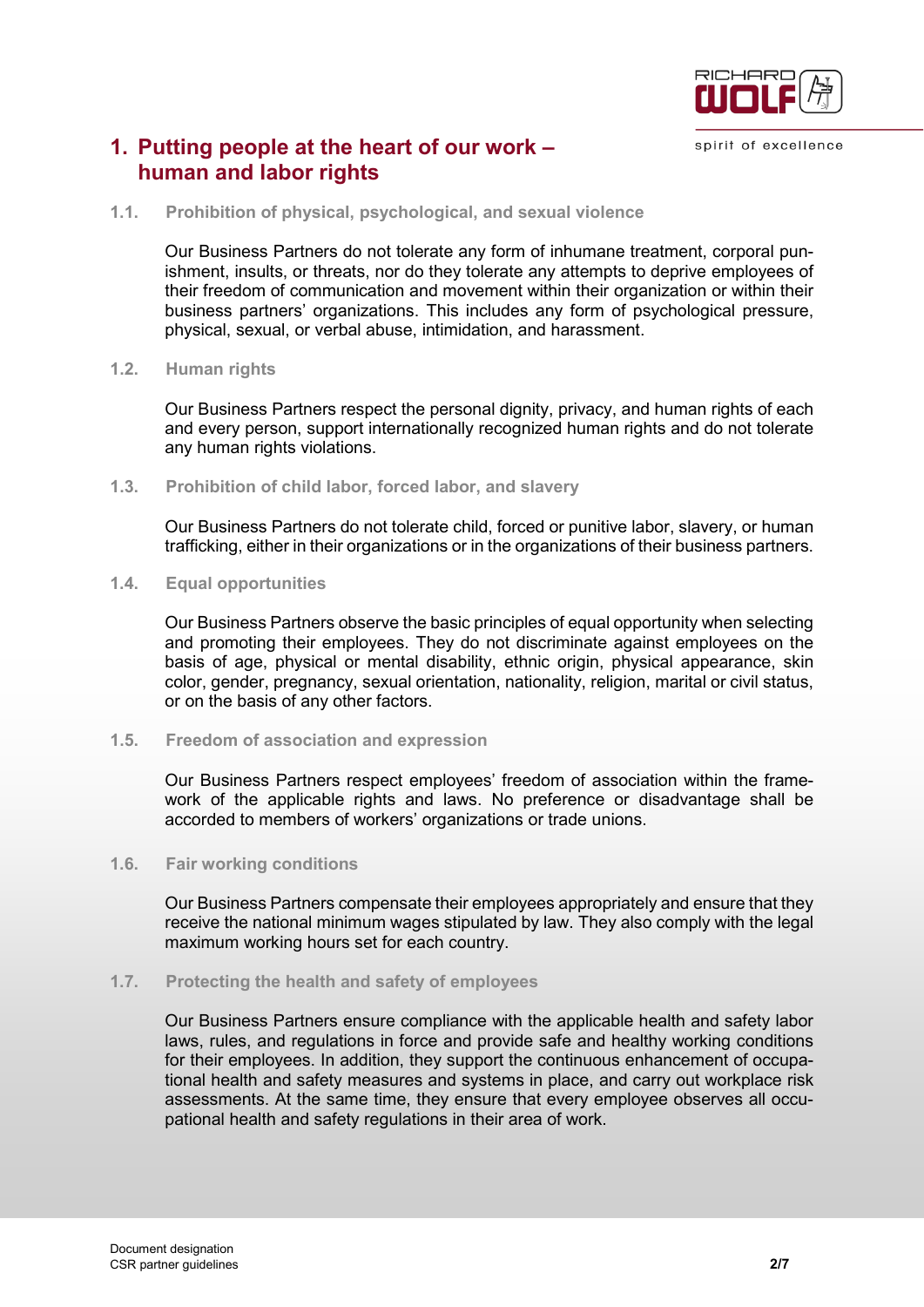

#### spirit of excellence

# **2. Customer focus**

**2.1. Customer satisfaction, partners, service**

Our global presence ensures customer proximity. This allows us to maintain close contact with our customers, enabling us to identify future requirements and implement new products and solutions in line with the market. We are guided by the wishes, satisfaction, and trust of our customers and partners. Through highly motivated employees, excellent service strategies, the highest quality, and expert consulting and support, we aim to exceed our customers' and partners' expectations.

# **3. Business ethics – fairness and respect**

**3.1. Fair treatment of employees and business partners**

All cooperation is based on fair and respectful conduct. We value mutual trust and respectful communication. This applies to everyone. Employees or business partners who find themselves in difficult situations are not exploited; instead they are treated with loyalty.

**3.2. Compliance with legal regulations** 

Our Business Partners fulfill their social responsibility in all their corporate activities. In all business transactions and decisions, our Business Partners comply with the applicable laws and other relevant regulations of the countries in which they operate.

#### **3.3. Fair competition**

Our Business Partners observe the principles of free and fair competition. This includes complying with all applicable antitrust regulations, rules of competition, and other laws and legal provisions in place in their country as well as all corresponding international regulations. Furthermore, our Business Partners do not enter into agreements with competitors that violate antitrust law, neither do they exchange competitively sensitive information in violation of antitrust law (e.g., agreements on prices, conditions, quotas, customers, or territories), nor do they abuse dominant market positions they may hold.

#### **3.4. Combating corruption**

Our Business Partners do not practice or tolerate any form of corruption or serious misconduct. In particular, active bestowing of benefits and bribery as well as passive acceptance of benefits and bribery are strictly prohibited. Unlawful benefits include, for example, any gifts of money, material goods, or services. This applies regardless of whether the benefits are granted to private individuals or public officials directly or through intermediaries.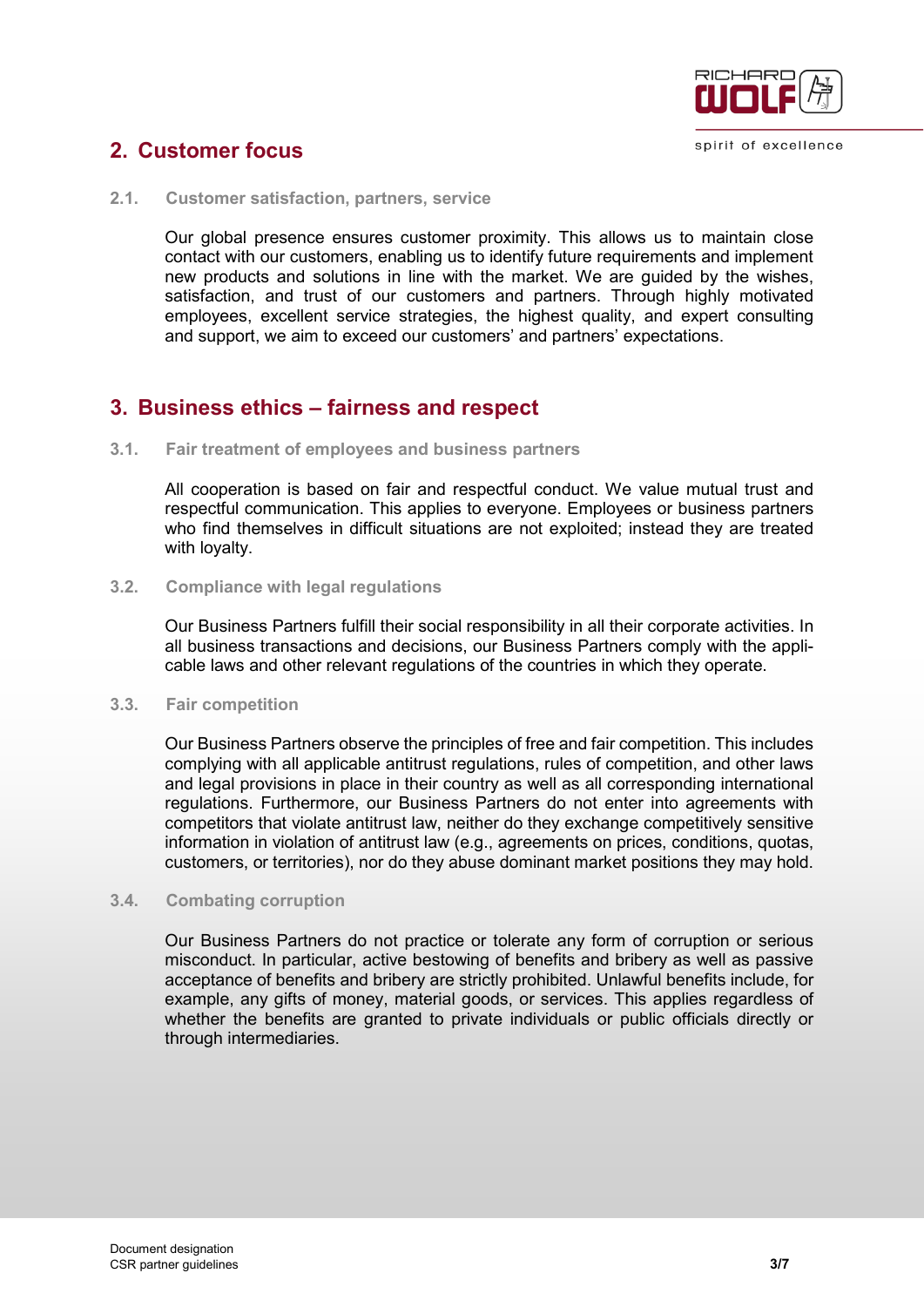

spirit of excellence

#### **3.5. Anti-money laundering**

Our Business Partners have appropriate organizational measures in place to prevent money laundering in their companies.

## **4. Business ethics – transparency**

#### **4.1. Conflict of interests**

Our Business Partners make decisions relating to business activities with other business partners purely on the basis of objective criteria. There must be no conflicts of interest with personal, business, or other activities, including those involving family members or other closely associated persons.

#### **4.2. Identifying concerns**

Our Business Partners encourage their employees to report in confidence any concerns, complaints, or potentially unlawful activities in the workplace or in the context of business activities without threat of reprisal, intimidation, or harassment, and provide them with appropriate means to do so. Our Business Partners investigate such reports and take corrective action as and when required.

# **5. Reliability**

#### **5.1. Product safety**

Together with our Business Partners, we develop, produce, and market our products according to the highest standards in terms of quality, customer satisfaction, and patient safety. In doing so, all statutory quality assurance requirements are consistently implemented. If, however, there are any issues, these are addressed comprehensively and as quickly as possible.

#### **5.2. Compliance with legal regulations**

We fulfill our social responsibility in all our corporate activities. In all business transactions and decisions, we comply with the applicable laws and other relevant regulations of the countries in which we operate. We strictly reject any kind of illegal behavior and consistently take action against any violations.

#### **5.3. Data protection and confidentiality**

Our Business Partners take care to comply with all applicable laws governing the protection of personal data (in particular of employees, business partners, and customers) as well as any other confidentiality requirements.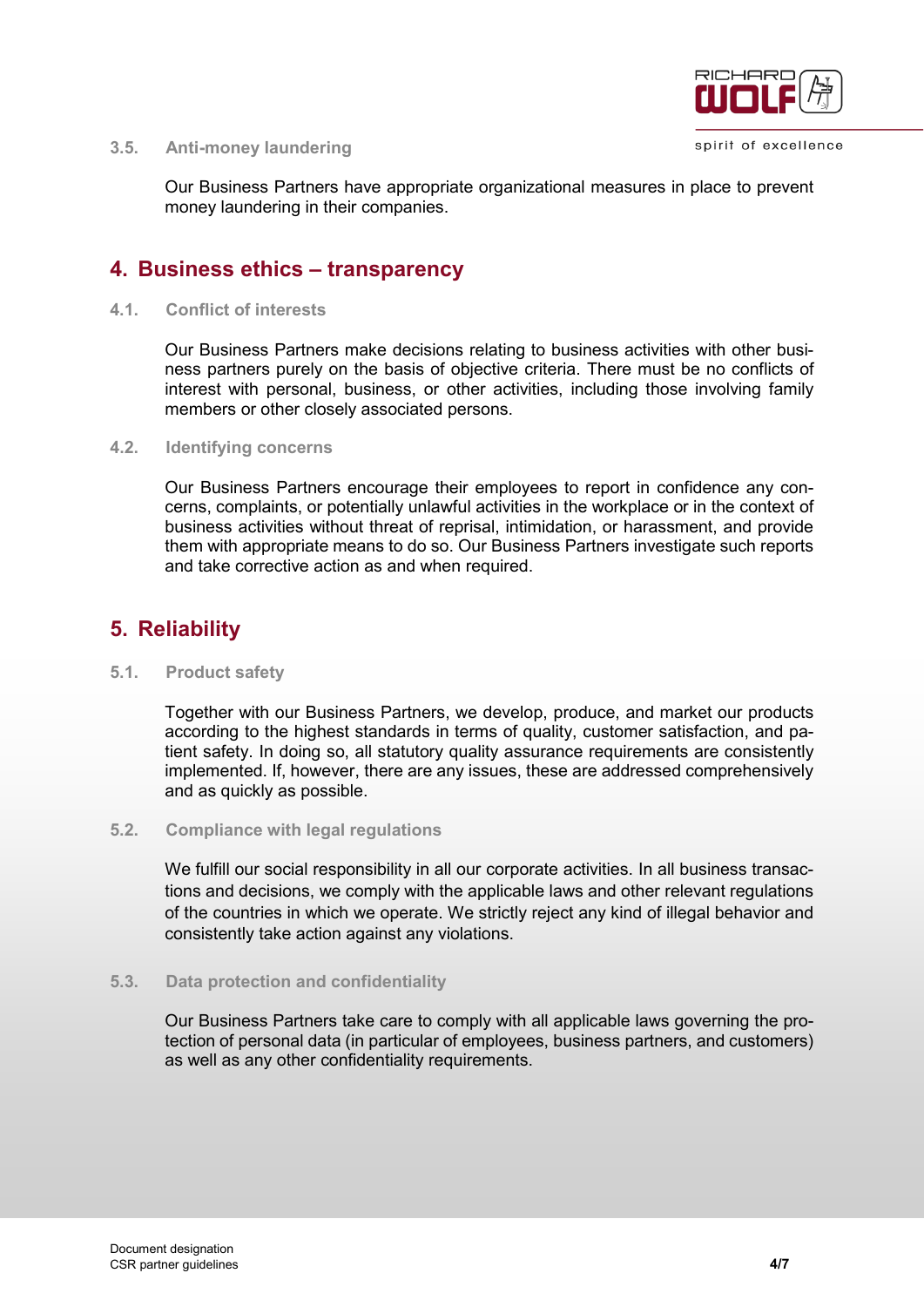

**5.4. Intellectual property** 

Our Business Partners and their employees protect the intellectual property of the customer and respect the intellectual property of third parties. This includes, for example, development results, drawings, patents, trademarks and other industrial property rights, copyrights, designs, commercial secrets, samples, models, and other forms of expertise. Furthermore, no products may be supplied to the customer that infringe the intellectual property rights of third parties.

# **6. Perfection in quality**

**6.1. Quality of products and processes**

We relentlessly strive to enhance the quality of our products and the processes by which they are developed in order to fulfill our responsibility to users and patients and to ensure optimal patient care.

# **7. Environmental awareness**

**7.1. Environmental protection requirements**

We operate as sustainably as possible. We consider the legal requirements for environmental protection as a minimum standard and urge our employees and Business Partners to go beyond these minimum requirements. We view our work in terms of the contribution it makes to present and future generations. Our Business Partners support us in this through their actions.

**7.2. Saving resources**

Our Business Partners strive to continuously optimize or reduce their consumption of energy, water, and non-renewable resources.

**7.3. Avoiding the use of critical substances**

To protect life on land and underwater (biodiversity), we opt for environmentally friendly materials wherever possible and always in accordance with regulatory requirements. Our Business Partners support us in this through their actions.

**7.4. Reducing waste**

Our Business Partners minimize their waste, promote the circular economy, and design their products in such a way as to facilitate the return of recyclable materials for recycling.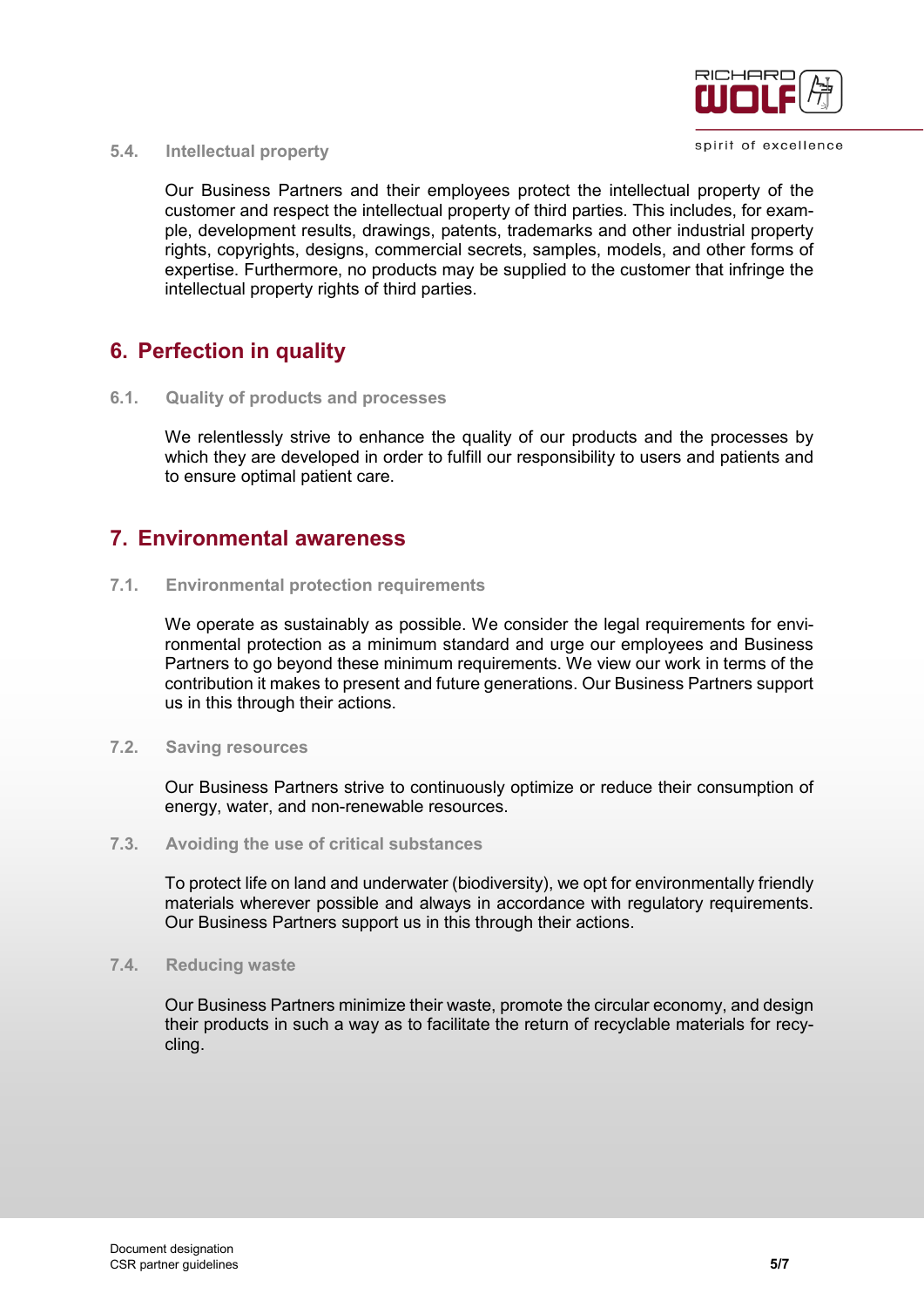

**7.5. Reducing greenhouse gas emissions**

Our Business Partners are committed to effectively reducing carbon emissions resulting from our business activities.

#### **7.6. Material compliance**

Our Business Partners ensure compliance with all relevant, applicable legislation and other regulations governing substance prohibitions and restrictions and also ensure continuous adherence to accompanying obligations. This includes proactively communicating to us on a regular basis any modifications that need to be made.

# **8. Supply chain**

#### **8.1. Supply chain**

Our Business Partners are encouraged to communicate the guiding principles and standards set out in this document to their business partners through similar agreements, or to enter into equivalent agreements with them. This is intended to ensure compliance with these guiding principles and standards along the supply chain and to continuously improve the associated processes, including those of our Business Partners' subcontractors.

#### **8.2. Import and export regulations**

When conducting global business activities, our Business Partners ensure compliance with applicable laws and regulations governing the import and export of goods, services, and information, as well as the fight against international terrorism.

# **9. Self-regulation and monitoring**

#### **9.1. Processes and compliance**

Our Business Partners ensure that their employees are informed about and comply with the contents of these guidelines and the requirements arising from them. Richard Wolf respects the fact that compliance with and implementation of the guiding principles and standards set out in these guidelines is an ongoing process. Therefore, we ask our Business Partners to continuously review and improve their standards and processes.

#### **9.2. Monitoring and obligation to provide evidence**

Our Business Partners are required to document compliance with the above-mentioned guiding principles and standards using appropriate business documents. Our Business Partners will provide Richard Wolf with appropriate documentation relating to these guidelines, as agreed upon in advance.